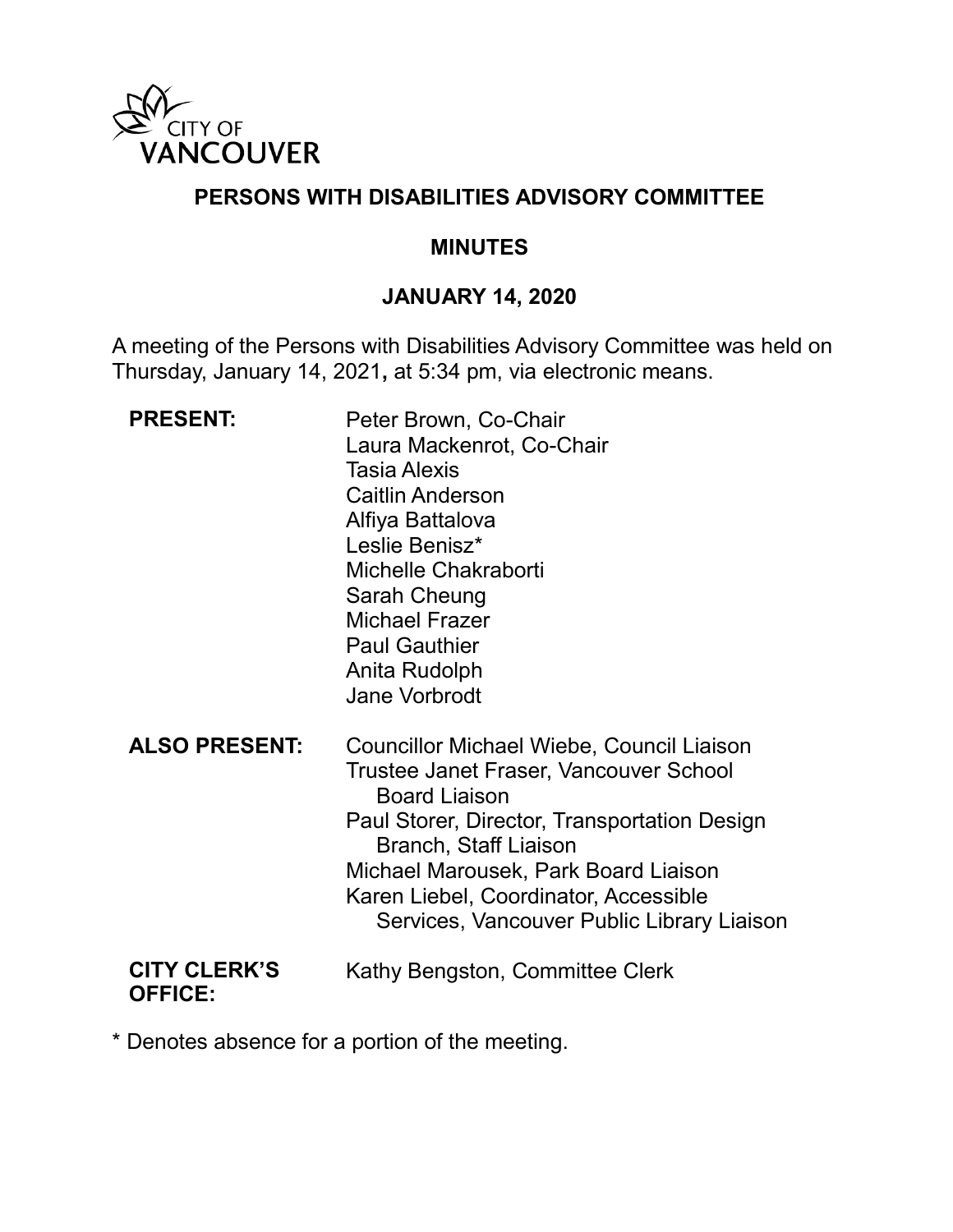### **WELCOME**

The Co-Chair, Peter Brown, acknowledged we are on the unceded territories of the Musqueam, Squamish, and Tsleil-Waututh Nations.

#### **Leave of Absence Requests**

None.

### **Approval of Minutes**

#### MOVED by Tasia Alexis SECONDED by Alfiya Battalova

THAT the Persons with Disabilities Advisory Committee approve the Minutes from the meeting of November 12, and December 10, 2020, as circulated.

### CARRIED UNANIMOUSLY

The Co-Chair, Peter Brown, thanked Kathy Bengston, outgoing Committee Clerk, for her support and service to the Persons with Disabilities Advisory Committee, over the past seventeen months.

Alfiya Battalova, informed the Committee of her UBC post-doctoral project, which includes data collection from Metro Vancouver disability advisory committees. Alfiya will forward the project information to the Committee **Members** 

#### **1. Broadway Subway Project and Broadway Plan Burrard SkyTrain Station – Update**

Steve Brown, Manager, Rapid Transit Office, provided a presentation on the *"*Broadway Subway Project Stations", which included the Design Advisory Process (DAP) and timeline, station renderings, the general station features, such as features for the persons' with disabilities community, and the out of DAP scope features which are elevators and washrooms.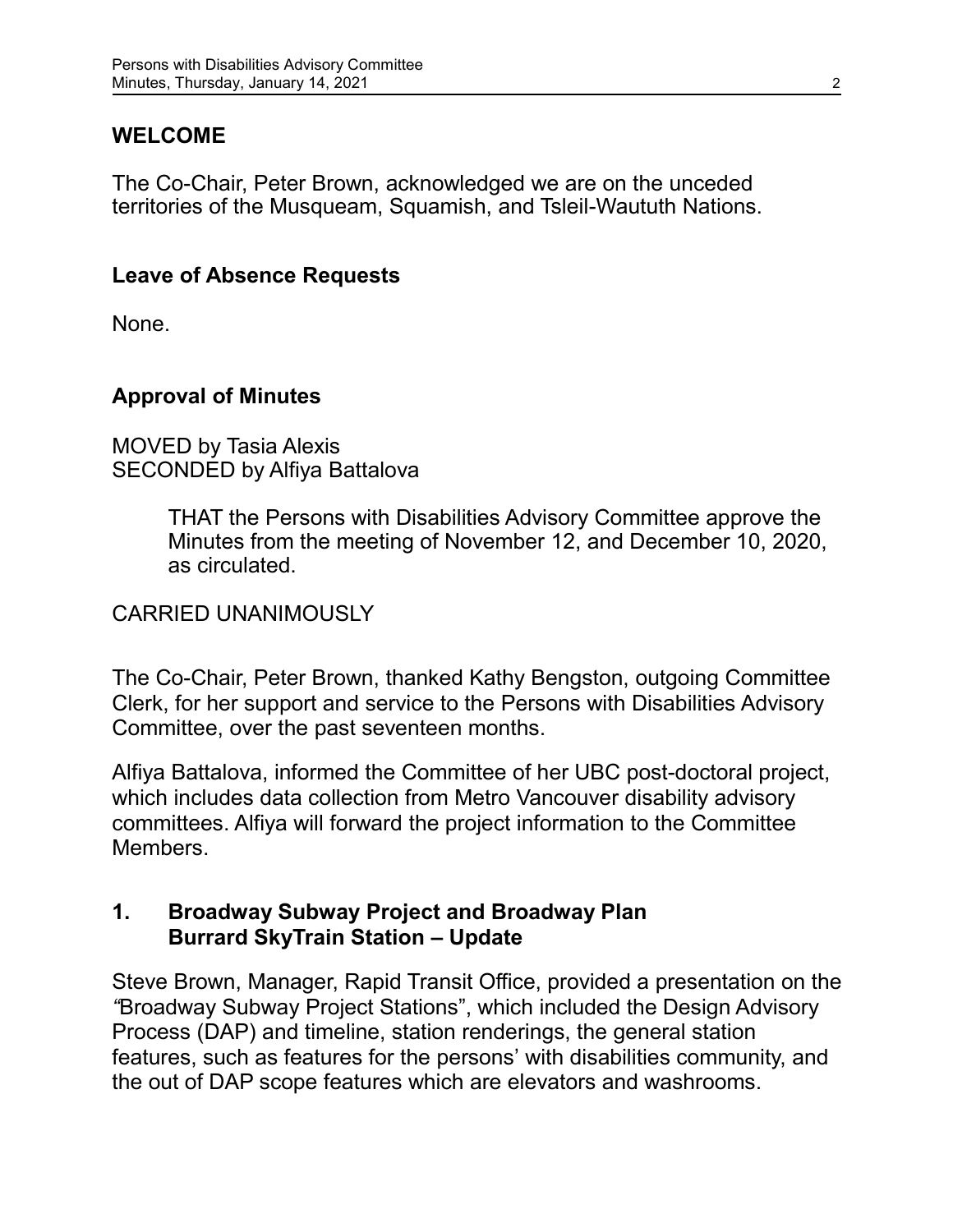Andrew Misiak, Communications Coordinator, Public Engagement, and Iona Bonamis, Planner, Transportation Planning Branch, provided a presentation on the *"*Broadway Plan: Emerging Directions*"*, which included station priorities, the vision for the street, along with great street elements.

The Manager, Rapid Transit Office, noted that the Burrard SkyTrain Station update would be provided at a future meeting. Staff responded to several questions and comments addressing the displeasure Persons with Disabilities Advisory Committee continues to express over the lack of proper publicly available, universally accessible gender-neutral washrooms and paired elevators within the stations of the Millennium Broadway Extension. The Co-Chair, Peter Brown, thanked staff for their informative presentations.

\* \* \* \* \*

The Committee agreed to hear Item 3 a) and b) Motions as the next order of business. For clarity, the minutes are recorded in chronological order.

\* \* \* \* \*

### **3. Motions**

### **a) Jeanette Anderson Street Renaming**

MOVED by Tasia Alexis SECONDED by Paul Gauthier

> THAT the Persons with Disabilities Advisory Committee (PDAC) supports the recommendation by the Civic Asset Naming Committee to name a street on the Pearson-Dogwood site in honor of Jeanette Anderson.

CARRIED UNANIMOUSLY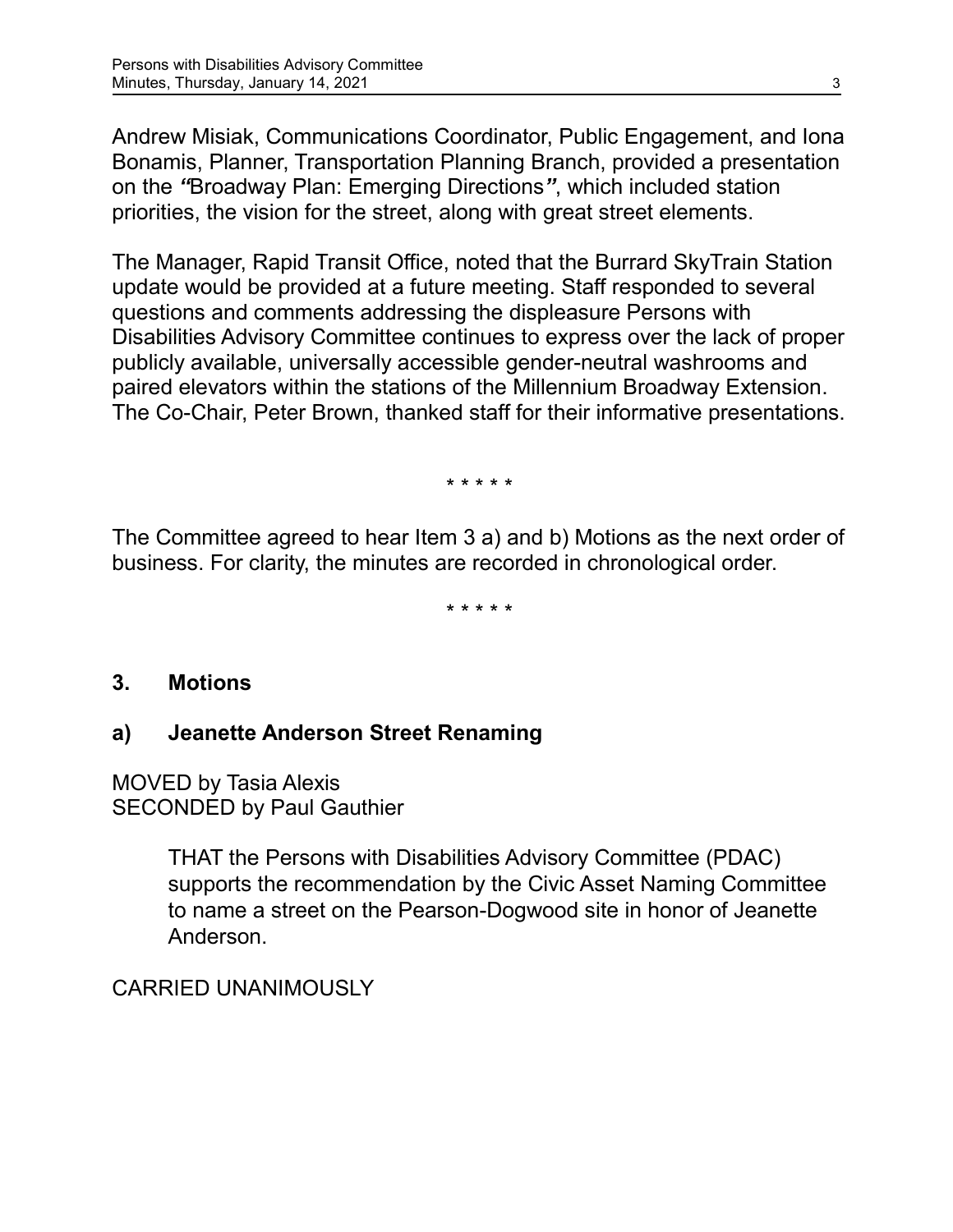## **b) Elevator Maintenance Vancouver Buildings**

### MOVED by Sarah Cheung SECONDED by Caitlin Anderson

THAT the Persons with Disabilities Advisory Committee (PDAC) support the Vancouver City Council motion to "ensure that people with health and mobility issues have protection and support when elevators break down."

## CARRIED UNANIMOUSLY

## **2. Climate Emergency Action Plan – Parking Initiatives**

Lysa Morishita, and Christopher Darwent, Civil Engineers II, both with Parking Management, provided a presentation on the "Climate Emergency Parking Initiatives", which included the action plan, the six big moves, offstreet and on-street recommendations, current conditions, the rationale for the change, key considerations for people with disabilities, and the timeline and next steps. Staff responded to various questions and concerns voiced by Persons with Disabilities Advisory Committee members pertaining to how diminished on and off street parking will have significant impacts on persons with disabilities, which require due consideration by the City. The Co-Chairs thanked the staff for their informative presentation.

The project hub, including a survey, can be found here: [www.shapeyourcity.ca/parking](http://www.shapeyourcity.ca/parking)

## **4. Liaison Updates**

Trustee, Janet Fraser, School Board Liaison, reported on the December 14, 2020, School Board meeting:

- The VSB 2021/22 budget timeline was finalized, with approval by the end of April; and
- Policy 21, Anti-Racism and Non-Discrimination, was updated following review by an independent expert.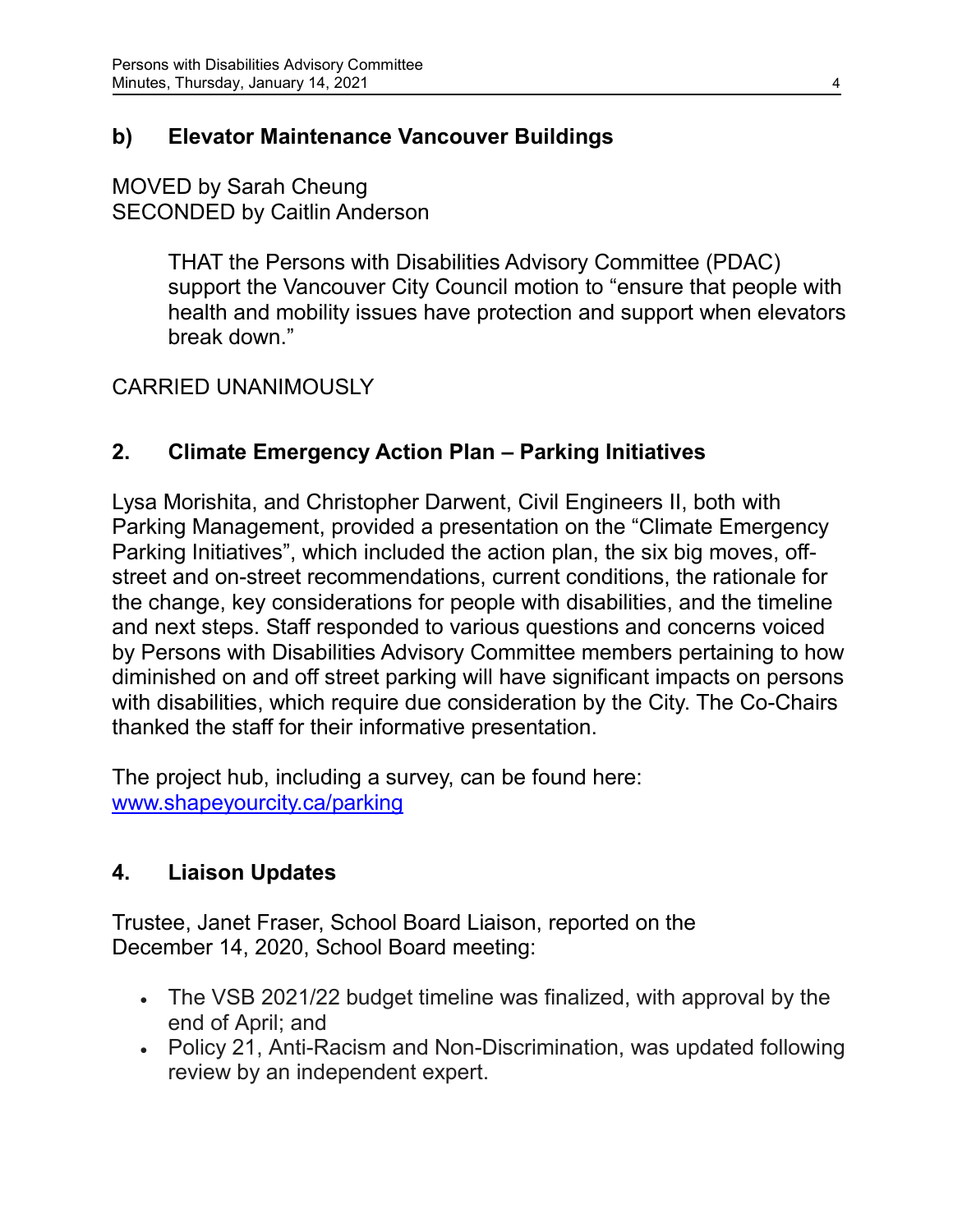In addition:

- The amended 2020/21 budget will be considered in February. There is concern about loss in revenue from International students and rentals, as well as whether additional costs were incurred Sept-Dec 2020; and
- The draft 2020 Long Range Facilities Plan is being considered at committee and is targeted for approval this month.

Karen Liebel, Coordinator, Accessible Services, Vancouver Public Library (VPL), provided an update on the upcoming online courses, "Tax Tips for People with Disabilities and Their Families" on February 10, and "Do it Yourself Taxes for People with Disabilities" on February 25. Karen will email the course information to the Co-Chairs.

Paul Storer, Director, Transportation Design, provided an update on the Jeanette Anderson Street Renaming Proposal, which is scheduled for Council, February 19.

# **5. Sub-committee Updates**

# **a. Accessible City**

The next sub-committee meeting is scheduled for February 2.

# **b. Housing**

None.

# **c. Social Inclusion**

None.

## **d. Transportation**

None.